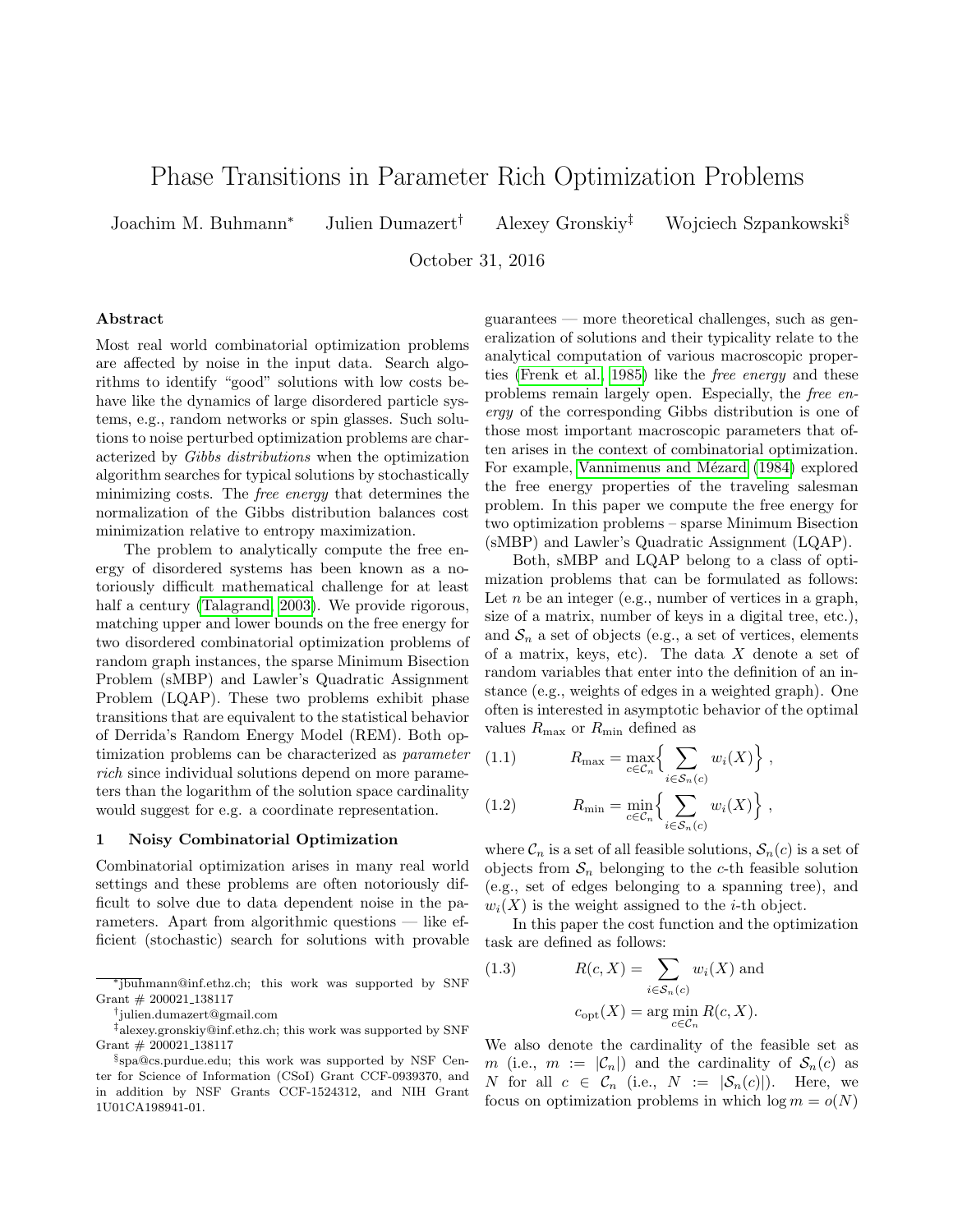holds true (see [Szpankowski, 1995\)](#page-7-3). We call these optimization problems parameter rich since the log cardinality of the solution space scales sub-linearly with the number  $N$  of objects that belong to a solution  $c$ .

We study these optimization problems in the maximum entropy framework. Therefore, we consider the Gibbs distribution over all configurations (i.e., feasible solutions  $c$ ). This distribution is parameterized by  $\beta = 1/T$  which is the inverse computational temperature T. More precisely, the Gibbs distribution  $p_\beta(c|X)$ of  $c \in \mathcal{C}_n$  is defined as

(1.4) 
$$
p_{\beta}(c|X) = \frac{1}{Z(\beta, X)} \exp(-\beta R(c, X))
$$

with partition function

(1.5) 
$$
Z(\beta, X) = \sum_{c \in \mathcal{C}} \exp(-\beta R(c, X)).
$$

It is quite revealing to study optimization problems in the maximum entropy framework through the Gibbs distribution. For high temperature when  $\beta \to 0$ , this distribution selects all configurations uniformly. On the other hand, when  $\beta \to \infty$  the Gibbs distribution concentrates on the set of optimal solutions with costs  $R_{\text{min}}$ . Intermediate values of  $\beta$  define an appropriate resolution of the solution space such that the fluctuations in the input are not overfitted by the optimization algorithm.

The partition function  $Z(\beta, X)$  can also be used to characterize some thermodynamic limits such as entropy and free energy rates defined in [\(1.6\)](#page-1-0) below (see [Talagrand](#page-7-0) [\(2003\)](#page-7-0)). In this paper, we focus on the free energy rates for high temperature when  $\beta \rightarrow$ 0. This high computational temperature limit is most interesting when the instances of optimization problems are affected by strong fluctuations that only support estimation of low cost resolution results.

The free energy is related to  $\mathbb{E}_X[\log Z(\beta, X)]$  while the free energy rate is the normalized version of the free energy. Usually, one defines the free energy rate as

<span id="page-1-0"></span>.

(1.6) 
$$
\mathcal{F}(\beta) = \lim_{n \to \infty} \frac{\mathbb{E}_X[\log Z(\beta, X)]}{\log |\mathcal{C}_n|}
$$

However, such a limit may not exist or it may be trivial. The latter refers to the case where either  $\log m = \log |\mathcal{C}_n|$  or  $N = |\mathcal{S}_n|$  dominates, that is,  $\log m \neq \Theta(N)$ . In Vannimenus and Mézard [\(1984\)](#page-7-2) the case  $\log m \gg O(N)$  was analyzed, while here we focus on a class of optimization problems with  $\log m = o(N)$ or  $\log m \ll N$  (e.g., the quadratic assignment problem [Frenk et al.](#page-7-1) [\(1985\)](#page-7-1); [Szpankowski](#page-7-3) [\(1995\)](#page-7-3) in which  $N =$  $n^2$  and  $m = n!$ ). For this class of optimization problems, [Szpankowski](#page-7-3) [\(1995\)](#page-7-3) proved that any solution is asymptotically optimal with high probability, and we provide here another interpretation of these results.

It is known that discontinuities of the free energy indicate abrupt changes in the accessibility of solutions and they are closely related to the complexity of the problems [\(Auffinger and Chen, 2014\)](#page-7-4). We also note that such abrupt changes of macroscopic properties, also known as phase transitions, are characteristic features of various large systems (e.g. [Luczak, 1994\)](#page-7-5) and have been generating uninterrupted interest for a long time.

In a parallel field of statistical physics, an interest in large disordered particle systems also aims at finding laws for behavior of macroscopic thermodynamic properties – e.g., the free energy. Many interesting models of such large systems were introduced relatively early, e.g. the Sherrington-Kirkpatrick (SK) spin glass model (see [Sherrington and Kirkpatrick, 1975\)](#page-7-6). It took, however, some time and effort to develop rigorous techniques for solving them. For example, [Derrida](#page-7-7) [\(1981\)](#page-7-7) introduced a very simple, but exactly solvable model called the random energy model (REM) as the limit of the SK p-spin models family. Later, [Aizenman et al.](#page-7-8) [\(1987\)](#page-7-8) published an exact solution in the high-temperature phase for the SK model. The question of the exact free energy behavior triggered a new wave of recent research [\(Bovier et al.,](#page-7-9) [2002;](#page-7-9) [Talagrand, 2003\)](#page-7-0). During the last half century a diverse set of heuristic tools originating in the context of statistical physics was developed, such as the replica method [\(Parisi, 2009\)](#page-7-10), the cavity method (Mézard and [Parisi, 2003\)](#page-7-11) and mean field approximation schemes with belief propagation algorithms.

The main contribution of the paper consists in a mathematically rigorous asymptotic analysis of the free energy for the Sparse Minimum Bisection Problem (sMBP) and for the Lawler Quadratic Assignment problem (LQAP) in the random graph setting. Both problems have small, but yet non-vanishing correlations, between the cost levels of solutions, which render bounding a difficult mathematical problem [\(Bovier et al., 2002\)](#page-7-9). We discover phase transitions for sMBP and LQAP, which are equivalent to the discontinuities of REM and high-temperature SK [\(Derrida, 1981;](#page-7-7) [Aizenman et al.,](#page-7-8) [1987\)](#page-7-8). Our results are expected (see [Auffinger and](#page-7-4) [Chen, 2014\)](#page-7-4) to foster understanding some fundamental algorithmic complexity properties of these and other optimization problems.

<span id="page-1-1"></span>The rest of this paper is organized as follows: In Section [2,](#page-1-1) we describe our optimization problems in some details. Then we state our main results, namely Theorem [2.2](#page-2-0) and Theorem [2.3.](#page-3-0) Proofs of the main results, constituting the main contribution of the paper, can be found in Sections [3](#page-3-1) and [4](#page-5-0) (see also [\(Buhmann](#page-7-12) [et al., 2014\)](#page-7-12)). Details of the proofs can be found in a forthcoming journal version of this research.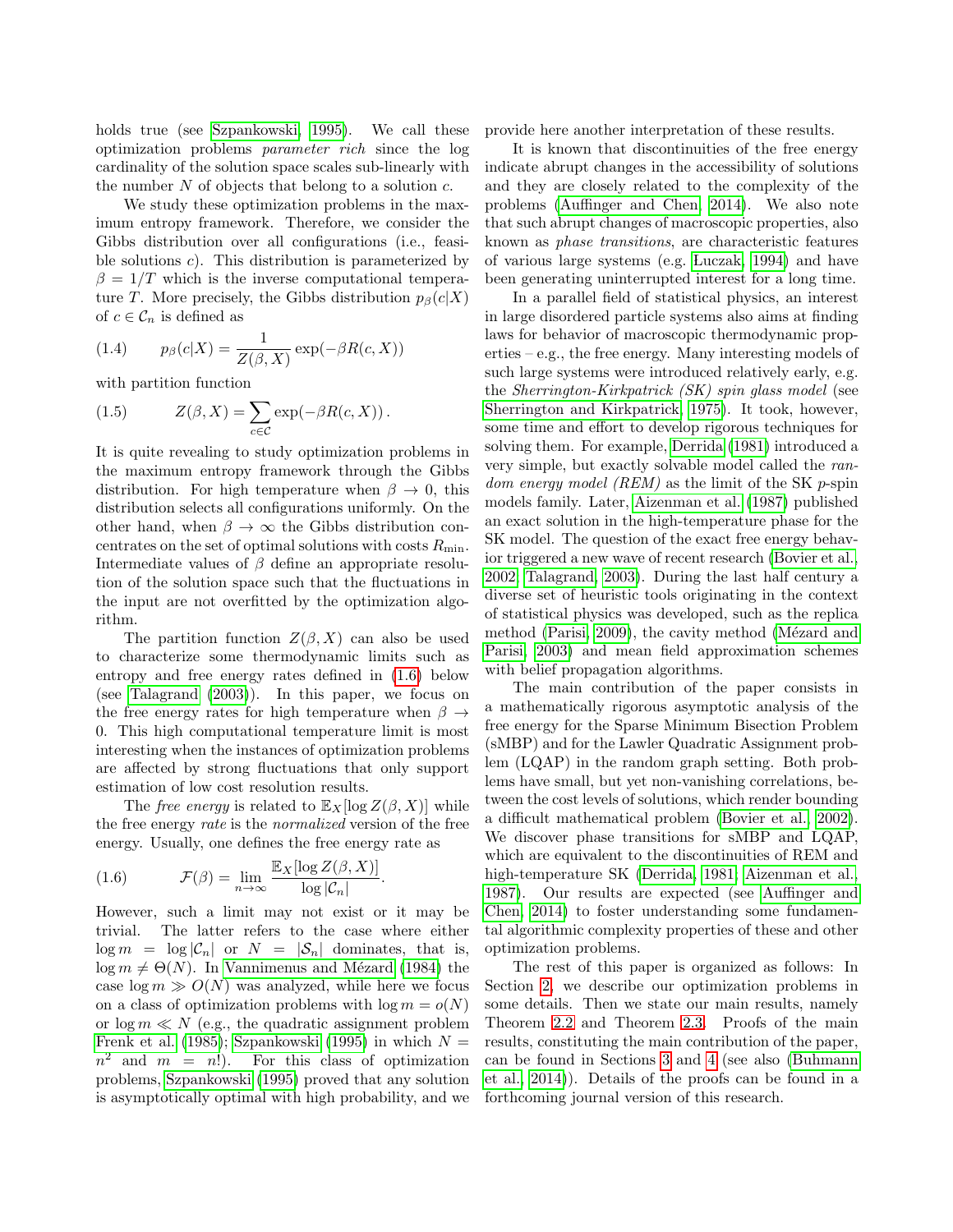#### 2 Main Results

In this paper we focus on the Sparse Minimum Bisection Problem and Lawler's Quadratic Assignment Problem that are formally defined below. Although these two combinatorial optimization problems are specific, many of our results hold for a large class of optimization problems provided that  $\log m = o(N)$ . In the rest of the paper we will utilize the temperature rescal- $\lim_{n \to \infty} \beta = \widehat{\beta} \sqrt{\log m/N}$  that was theoretically justified in [\(Buhmann et al., 2014\)](#page-7-12).

Sparse minimum bisection problem (sparse MBP). Consider a complete, undirected, weighted graph  $G = (V, E, X)$  of *n* vertices, where *n* is an even number. The input data instance  $X$  is represented by (random) weights  $(W_i)_{i \in E}$  of the graph edges.

A sparse bisection is a pair of disjoint subsets of the vertices  $c = (U_1, U_2): U_1 \sqcup U_2 \subsetneq V$ , whose size is  $|U_1| = |U_2| \equiv d$ . We shall call the problem sparse if d grows faster than  $\log n$  (which we denote as  $\log n \ll d$ ) and slower than  $n^{2/7}/\sqrt{\log n}$  (which we as  $\log n \ll a$  and slower than  $n \sim \sqrt{\log n}$  (which we<br>write  $d \ll n^{2/7}/\sqrt{\log n}$ ). Now  $S_n = E$  and  $C_n$  is the set of all sparse bisections of graph G, while  $S_n(c)$  is the set of all edges connecting  $U_1$  and  $U_2$ . The cost of a bisection  $c$  is the sum of the weights of all cut edges  $R(c) = \sum_{i \in \mathcal{S}_n(c)} W_i.$ 

Thus,  $|\mathcal{C}_n| = m = {n \choose d} {n-d \choose d}$ ,  $N = d^2$  and for sparse MBP, the following holds true (we omit here 1/2 constant for the sake of brevity):

$$
\log m = \log \binom{n}{d} \binom{n-d}{d} = \log \frac{n!}{(d!)^2 (n-2d)!}
$$
\n(2.7) 
$$
\sim 2d \log n = o(N).
$$

In summary, the problem falls into the class  $\log m =$  $o(N)$  provided  $\log n \ll d$ , as we assume.

Lawler quadratic assignment problem (Lawler QAP). [Lawler](#page-7-13) [\(1963\)](#page-7-13) introduced a generalization of the classical quadratic assignment problem (see [Beck](#page-7-14)[man and Koopmans, 1957\)](#page-7-14), where the distance and weight matrices are replaced by one large array. Namely, the input data instance  $X$  is represented by a 4dimensional  $n \times n \times n \times n$ -matrix Q with i.i.d. values. The solution space  $\mathcal{C}_n$  is the set of the *n*-element permutations  $S_n$ .

The cost function is  $R(\pi, Q) = \sum_{i,j=1}^n Q_{i,j,\pi(i),\pi(j)}$ for  $\pi \in \mathbf{S}_n$ . In our notation,  $N = |\mathcal{S}_n(\pi)| = n^2$  and  $m = |\mathcal{C}_n| = n!$ , and thus

$$
(2.8) \qquad \log m = \log n! \sim n \log n = o(N)
$$

is fulfilled, i.e. the problem falls into the class  $\log m =$  $o(N)$ .

We are now in the position to present our main results. We start with spelling out common assumptions. COMMON THEOREM SETTING (CTS). Consider a class of combinatorial optimization problems in which the cardinality of feasible solutions set m and the size N of a feasible solution are related as  $\log m = o(N)$ . Assume that weights  $W_i$  are identically (not necessarily independently) distributed with mean  $\mu$  and variance  $\sigma^2$  and that the moment generating function of negative centered weights  $(-\overline{W}_i)$  is finite, i.e.  $\overline{G}(t) \equiv \mathbb{E}[\exp(-t\overline{W}_i)] < \infty$  exists for some  $t > 0$ . Further assume that within a given solution, the weights are mutually independent, i.e.

(2.9) 
$$
\forall c \in \mathcal{C}_n, \text{ the set } \{W_i \mid i \in \mathcal{S}_n(c)\}
$$

is a set of mutually independent variables. Define a scaling  $\beta = \widehat{\beta}\sqrt{\log m/N}$ , where  $\widehat{\beta}$  is a constant.

In order to present a full picture, we first cite a fairly tight upper bound on the free energy (for the proof, see [Buhmann et al., 2014,](#page-7-12) Theorem 1).

<span id="page-2-1"></span>THEOREM 2.1. (BUHMANN ET AL., 2014) Under the Common Theorem Setting, the following upper bound holds: (2.10)

$$
\lim_{n \to \infty} \frac{\mathbb{E}[\log Z] + \widehat{\beta}\mu\sqrt{N\log m}}{\log m} \le \begin{cases} 1 + \frac{\widehat{\beta}^2 \sigma^2}{2}, & \widehat{\beta} < \frac{\sqrt{2}}{\sigma}, \\ \widehat{\beta}\sigma\sqrt{2}, & \widehat{\beta} \ge \frac{\sqrt{2}}{\sigma} \end{cases}
$$
  
provided  $\log m = o(N)$ .

Interestingly, the above theorem indicates that there exists a phase transition of the upper bound of the free energy (compare to [Talagrand, 2003;](#page-7-0) Mézard and [Montanari, 2009\)](#page-7-15). We must stress, however, that the above bound is not tight in general. Consider the (nonsparse) MBP with  $d = n/2$  vertices. Under the same general assumptions for the weights, it can be shown that a tighter bound holds for  $\widehat{\beta} \leq \frac{1}{\sqrt{\log 2}\sigma}$  (see our full paper [Buhmann et al.](#page-7-16) [\(2017\)](#page-7-16))

(2.11) 
$$
\lim_{n \to \infty} \frac{\mathbb{E}[\log Z] + \widehat{\beta}\mu\sqrt{N\log m}}{\log m} \le 1 + \frac{\widehat{\beta}^2 \sigma^2}{4},
$$

which shows that the bound in Theorem [2.1](#page-2-1) is not tight.

We proceed now to present our results. For some combinatorial optimization problems, the asymptotical upper bound of Theorem [2.1](#page-2-1) turns out to be tight. Below are two main results that give the matching lower bound for the sparse MBP and Lawler QAP. We should point out that for the sparse MBP we developed a novel approach to prove the matching lower bound, since the techniques proposed in [\(Talagrand, 2003,](#page-7-0) Chapter 1) seem not to work in our setting.

<span id="page-2-0"></span>THEOREM 2.2. Consider sparse MBP (complying with the Common Theorem Setting), whose edge weights have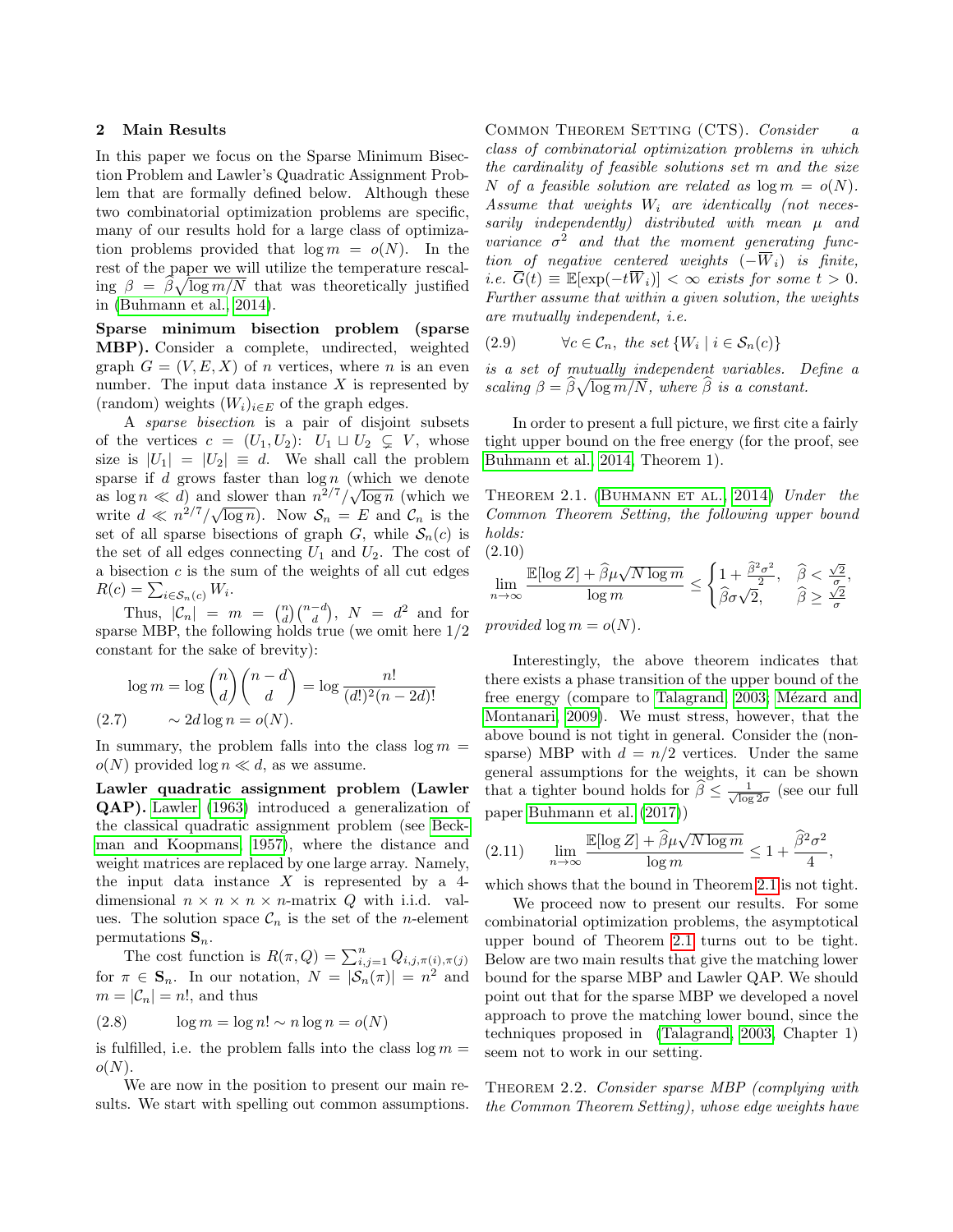mean  $\mu$  and variance  $\sigma^2$ . Then the following holds: (2.12)

$$
\lim_{n \to \infty} \frac{\mathbb{E}[\log Z] + \widehat{\beta}\mu\sqrt{N\log m}}{\log m} = \begin{cases} 1 + \frac{\widehat{\beta}^2 \sigma^2}{2}, & \widehat{\beta} < \frac{\sqrt{2}}{\sigma} \\ \widehat{\beta}\sigma\sqrt{2}, & \widehat{\beta} \ge \frac{\sqrt{2}}{\sigma} \end{cases}
$$

provided  $\log n \ll d \ll n^{2/7}/\sqrt{\log n}$ .

For the Lawler QAP, we adapt the proof technique proposed by [Talagrand](#page-7-0) [\(2003\)](#page-7-0) and present a sketch of proof in Section [4.](#page-5-0)

<span id="page-3-0"></span>THEOREM 2.3. Consider Lawler QAP (complying with the Common Theorem Setting), whose matrix entries have mean  $\mu$  and variance  $\sigma^2$ . Then the following holds:

<span id="page-3-3"></span>(2.13)  
\n
$$
\lim_{n \to \infty} \frac{\mathbb{E}[\log Z] + \hat{\beta}\mu\sqrt{N\log m}}{\log m} = \begin{cases} 1 + \frac{\hat{\beta}^2 \sigma^2}{2}, & \hat{\beta} < \frac{\sqrt{2}}{\sigma}, \\ \hat{\beta}\sigma\sqrt{2}, & \hat{\beta} \ge \frac{\sqrt{2}}{\sigma}. \end{cases}
$$

that matches the upper bound of Theorem [2.1.](#page-2-1)

The reader should notice that the free energy of sMBP [\(2.12\)](#page-3-2) and of LQAP [\(2.13\)](#page-3-3) exhibit a phase transition that is asymptotically equivalent to that of Derrida's Random Energy Model (REM) [\(Derrida, 1981,](#page-7-7) Sect. V). We like to emphasize that both sMBP and LQAP introduce weak correlation between costs of pairs of solutions, while REM defines a mathematically less challenging setting without correlations between costs.

## <span id="page-3-1"></span>3 Proof of Theorem [2.2](#page-2-0)

In this section we present the proof of the matching lower bound for Sparse MBP. The proof technique that we propose here is novel to the best of our knowledge, however, see [\(Magner et al., 2016\)](#page-7-17) for the first use of it.

The proof is broken into several lemmas. Let us start with defining a r.v.  $D$  as an elementwise overlap (i.e. number of shared edges) between two solutions, where the solutions are sampled *uniformly at random*. We will refer to this uniform distribution of solution pairs as D. A minor difficulty with identifying nonoverlapping solutions consists in differentiating it between edge-non-overlapping and vertex-non-overlapping pairs of solutions.

<span id="page-3-4"></span>LEMMA 3.1. The following holds  
(3.14) 
$$
\frac{\#\{\text{vertex-non-ovrlp}\}}{m^2} = 1 - \Theta(d^2/n).
$$

<span id="page-3-2"></span>Proof. Observe that

$$
\frac{\#\{\text{vertex-non-ovrlp}\}}{m^2} = \frac{\binom{n}{d}\binom{n-d}{d}\binom{n-2d}{d}\binom{n-3d}{d}}{\binom{n}{d}^2\binom{n-d}{d}^2}
$$
\n
$$
(3.15) \qquad \qquad = \frac{\binom{n-2d}{d}\binom{n-3d}{d}}{\binom{n}{d}\binom{n-d}{d}}.
$$

We now do the expansion via Stirling's approximation, for any integer  $0 \leq \nu \leq n/d$ :

$$
\binom{n-\nu d}{d} \le \frac{(n-\nu d)^d}{d!}
$$
\n
$$
(3.16) \qquad \qquad = \frac{n^d (1-\nu d/n)^d}{d!} \sim \frac{n^d (1-\nu d^2/n)}{d!}.
$$

Similarly,

,

$$
\binom{n-\nu d}{d} \ge \frac{(n-(\nu+1)d)^d}{d!}
$$
\n(3.17) 
$$
= \frac{n^d (1-(\nu+1)d/n)^d}{d!} \sim \frac{n^d (1-(\nu+1)d^2/n)}{d!}.
$$

Applying these bounds we find

$$
\frac{\#\{\text{vertex-non-ovrlp}\}}{m^2} \le \frac{(1 - 2d^2/n)(1 - 3d^2/n)}{(1 - d^2/n)(1 - 2d^2/n)}
$$
\n(3.18)\n
$$
\sim 1 - 2d^2/n
$$

and

$$
\frac{\#\{\text{vertex-non-ovrlp}\}}{m^2} \ge \frac{(1 - 3d^2/n)(1 - 4d^2/n)}{(1 - d^2/n)}
$$
\n(3.19)\n
$$
\sim 1 - 6d^2/n.
$$

This completes the proof.

<span id="page-3-5"></span>Lemma 3.2. The following holds:

(3.20) 
$$
\mathbb{P}_{\mathcal{D}}(D=0) \sim \frac{\#\{vertex\text{-}non-ovrlp\}}{m^2}
$$

Proof.

(3.21) 
$$
\mathbb{P}_{\mathcal{D}}(D=0) = \frac{1}{m^2} \Big( \# \{\text{vertex-non-ovrlp}\} + \# \{\text{edge-non-ovrlp} \mid \text{vertex-ovrlp}\} \Big).
$$

Since the following set inclusion holds:

 ${edge-non-ovrlp|vertex-ovrlp} \subseteq {vertex-ovrlp},$ we can conclude that

$$
\frac{\#\{\text{edge-non-orrlp} \mid \text{vertex-orrlp}\}}{m^2}
$$
\n
$$
\leq \frac{\{\text{vertex-orrlp}\}}{m^2}
$$
\n
$$
= \frac{m^2 - \{\text{vertex-non-orrlp}\}}{m^2}
$$
\n(3.22)\n
$$
= 1 - 1 + \Theta(d^2/n) = o(1)
$$

where the last equation comes from Lemma [3.1](#page-3-4) and the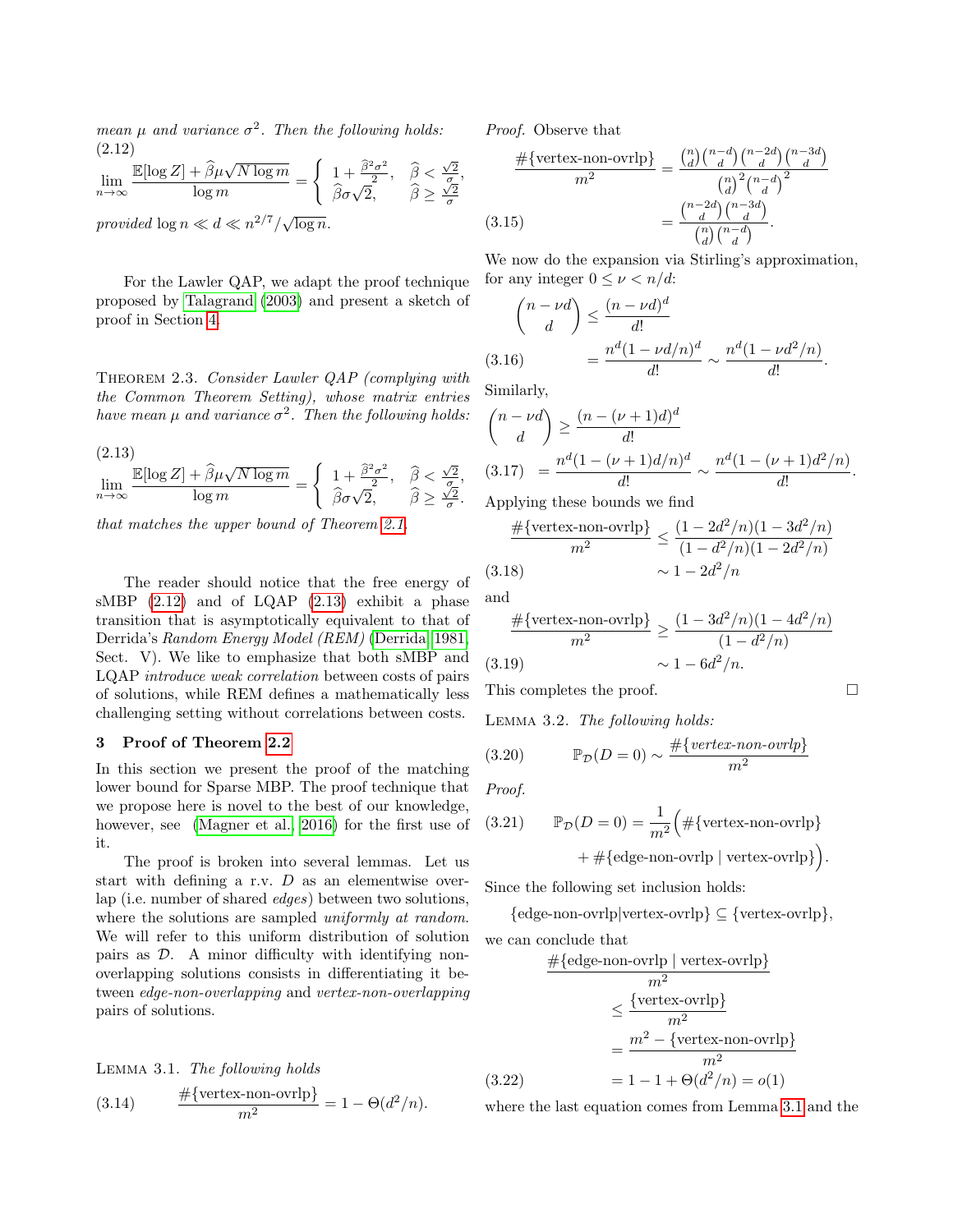convergence follows from the initial sparsity assumption Thus the term  $(3.27)$  can be further rewritten:  $\log n \ll d \ll n^{2/7}/\sqrt{\log n}$ . Hence, we arrive at

$$
\frac{\mathbb{P}_{\mathcal{D}}(D=0)}{\#\{\text{vertex-non-ovrlp}\}/m^2}
$$
\n
$$
= 1 + \frac{\#\{\text{edge-non-ovrlp}\} / m^2}{\#\{\text{vertex-non-ovrlp}\}/m^2}
$$
\n(3.23) 
$$
= 1 + \frac{o(1)}{1 + o(1)} = 1 + o(1),
$$
\nwhich proves the lemma.

These two lemmas allow us to estimate the expected value of  $D$ , as follows.

<span id="page-4-1"></span>Lemma 3.3. We have

(3.24) 
$$
\mathbb{E}_{\mathcal{D}}D = \mathcal{O}(d^4/n).
$$

*Proof.* To compute  $\mathbb{E}_{\mathcal{D}}D$ , we observe

$$
\mathbb{E}_{\mathcal{D}}D = 0 \cdot \mathbb{P}_{\mathcal{D}}(D = 0) + \sum_{k=1}^{N} k \cdot \mathbb{P}_{\mathcal{D}}(D = k)
$$
  
\n
$$
\leq N \sum_{k=1}^{N} \mathbb{P}_{\mathcal{D}}(D = k)
$$
  
\n
$$
= d^2 \cdot \mathbb{P}_{\mathcal{D}}(D \neq 0) = d^2 (1 - \mathbb{P}_{\mathcal{D}}(D = 0))
$$
  
\n(3.25)  $\sim \Theta(d^4/n),$ 

where the last asymptotic equivalence follows from Lemmas [3.1](#page-3-4) and [3.2.](#page-3-5) The less-than-equal sign turns Θ into O. The lemma is proven.

Now we are in the position to prove Theorem [2.2.](#page-2-0)

*Proof.* Let us now introduce an event A for some  $\epsilon$  we choose later:

$$
(3.26) \t\t A := \{Z \ge \epsilon \mathbb{E} Z\}.
$$

This implies, by Chebychev inequality,

<span id="page-4-0"></span>
$$
1 - \mathbb{P}(A) \le \mathbb{P}(|Z - \mathbb{E}Z| \ge (1 - \epsilon)\mathbb{E}Z)
$$
  
(3.27) 
$$
\le \frac{\text{Var}Z}{(1 - \epsilon)^2(\mathbb{E}Z)^2}.
$$

From [\(Buhmann et al., 2014,](#page-7-12) Lemma 1), we have the following equation:

(3.28) 
$$
\text{Var} Z = (\mathbb{E} Z)^2 \Big( \mathbb{E}_{\mathcal{D}} \Big( \frac{G(2\beta)}{G^2(\beta)} \Big)^D - 1 \Big),
$$

which, in turn, yields asymptotically (see [Buhmann](#page-7-12) [et al.](#page-7-12) [\(2014\)](#page-7-12)):

(3.29) 
$$
Var Z \sim (E Z)^2 (\sigma^2 \beta^2 E_{\mathcal{D}} D).
$$

$$
1 - \mathbb{P}(A) \le \frac{\text{Var}Z}{(1 - \epsilon)^2 (\mathbb{E}Z)^2} \sim \frac{\sigma^2 \beta^2 \mathbb{E}_{\mathcal{D}}D}{(1 - \epsilon)^2}
$$

$$
= \mathcal{O}\left(\frac{\beta^2 \mathbb{E}_{\mathcal{D}}D}{(1 - \epsilon)^2}\right)
$$

$$
= \mathcal{O}\left(\frac{d^4 \log m}{n(1 - \epsilon)^2 N}\right)
$$

$$
(3.30) \qquad = \mathcal{O}\left(\frac{d^3 \log n}{n(1 - \epsilon)^2}\right),
$$

<span id="page-4-2"></span>where we used above Lemma [3.3](#page-4-1) for  $\mathbb{E}_{\mathcal{D}}D$  asymptotics. We now proceed to compute  $\mathbb{E} \log Z$  along the way of [\(Magner et al., 2016\)](#page-7-17):

<span id="page-4-3"></span>
$$
\mathbb{E}\log Z = \mathbb{E}[\log Z \mid A] \cdot \mathbb{P}(A) + \mathbb{E}[\log Z \mathbb{1}(\overline{A})]
$$
  
(3.31) 
$$
\geq (\log \mathbb{E}Z + \log \epsilon)\mathbb{P}(A) + \mathbb{E}[\log Z \mathbb{1}(\overline{A})].
$$

Now remember from [\(Buhmann et al., 2014,](#page-7-12) Eq. (12)) that  $\log \mathbb{E} Z$  can be written as

(3.32) 
$$
\log \mathbb{E} Z = -\beta N\mu + \log m + \frac{1}{2}N\beta^2\sigma^2 + o(\beta^2).
$$

Let the above expression be denoted as  $L(\beta, N, m, \sigma)$  for the sake of brevity. So, using  $(3.30)$ , we rewrite  $(3.31)$ :

$$
\mathbb{E} \log Z \ge \left( L(\beta, N, m, \sigma) + \log \epsilon \right) \cdot \left( 1 - \mathcal{O} \left( \frac{d^3 \log n}{n(1 - \epsilon)^2} \right) \right)
$$

$$
+ \mathbb{E} [\log Z \mathbb{1}(\overline{A})]
$$

$$
= L(\beta, N, m, \sigma) + \log \epsilon
$$

$$
- \left( L(\beta, N, m, \sigma) + \log \epsilon \right) \cdot \mathcal{O} \left( \frac{d^3 \log n}{n(1 - \epsilon)^2} \right)
$$

$$
(3.33) + \mathbb{E} [\log Z \mathbb{1}(\overline{A})].
$$

Thus,

$$
\frac{\mathbb{E}\log Z + \beta N\mu}{\log m} \ge 1 + \frac{\widehat{\beta}^2 \sigma^2}{2} + \frac{\log \epsilon}{\log m} \n- (L(\beta, N, m, \sigma) + \log \epsilon) \cdot \mathcal{O}\left(\frac{d^3 \log n}{n \log m (1 - \epsilon)^2}\right) \n(3.34) + \frac{\mathbb{E}[\log Z \mathbb{1}(\overline{A})]}{\log m}.
$$

Now we introduce the below assumption [\(3.35\)](#page-4-4), which will prove to be true later:

<span id="page-4-4"></span>(3.35) 
$$
\frac{d^3 \log n}{n(1-\epsilon)^2} \to 0 \quad (n \to \infty).
$$

With this assumption, we notice

(3.36) 
$$
(L(\beta, N, m, \sigma) + \log \epsilon) \cdot \mathcal{O}\left(\frac{d^3 \log n}{n(1 - \epsilon)^2}\right) = o(1).
$$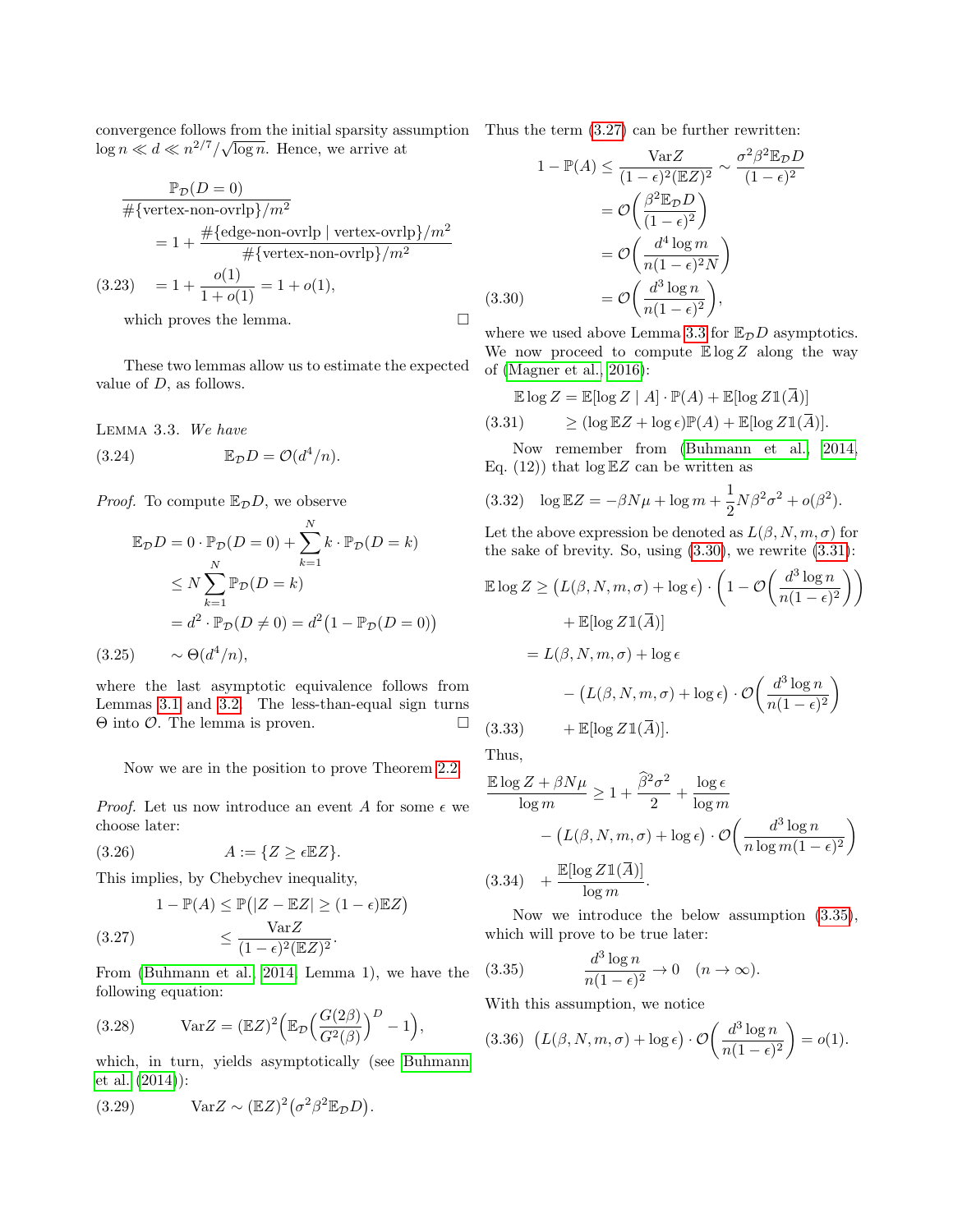Thus

<span id="page-5-1"></span>
$$
\frac{\mathbb{E}\log Z + \beta N\mu}{\log m} \gtrsim 1 + \frac{\widehat{\beta}^2 \sigma^2}{2}
$$
  
(3.37) 
$$
+ \frac{\log \epsilon}{\log m} + \frac{\mathbb{E}[\log Z \mathbb{1}(\overline{A})]}{\log m}.
$$

We now estimate the term  $\mathbb{E}[\log Z1(\overline{A})]$ . For some solution  $c$ , it holds true:

$$
\mathbb{E}[\log Z \mathbb{1}(\overline{A})] \geq \mathbb{E}[\log e^{-\beta R(c)} \mathbb{1}(\overline{A})]
$$
  
\n
$$
= \mathbb{E}[-\beta R(c) \cdot \mathbb{1}(\overline{A})]
$$
  
\n
$$
= \mathbb{E}[-\beta (\overline{R}(c) + \mathbb{E}R) \cdot \mathbb{1}(\overline{A})]
$$
  
\n
$$
= \mathbb{E}[-\beta \overline{R}(c) \mathbb{1}(\overline{A})] - \beta \mathbb{E}R \cdot \mathbb{P}(\overline{A})
$$
  
\n
$$
\geq -\beta \mathbb{E}[|\overline{R}(c)|] - \beta \mathcal{O}(N)(1 - \mathbb{P}(A))
$$
  
\n(3.38) 
$$
\geq -\beta \mathcal{O}(\sqrt{N}) - \beta \mathcal{O}\left(N \frac{d^3 \log n}{n(1 - \epsilon)^2}\right),
$$

thus, essentially,

$$
\frac{\mathbb{E}[\log Z \mathbb{1}(\overline{A})]}{\log m} \ge -\beta \mathcal{O}\left(N \frac{d^3 \log n}{n \log m (1 - \epsilon)^2}\right)
$$
\n(3.39)\n
$$
\sim -\mathcal{O}\left(\frac{d^{7/2} \sqrt{\log n}}{n(1 - \epsilon)^2}\right).
$$

Consequently, we can rewrite [\(3.37\)](#page-5-1) as

$$
\frac{\mathbb{E}\log Z + \beta N\mu}{\log m} \gtrsim 1 + \frac{\widehat{\beta}^2 \sigma^2}{2} + \frac{\log \epsilon}{\log m} - \mathcal{O}\left(\frac{d^{7/2}\sqrt{\log n}}{n(1-\epsilon)^2}\right).
$$
\n(3.40)

This suggests that d should be  $d = o(n^{2/7}/\sqrt{\log n})$  to make the error term negligible.

We will now choose  $\epsilon$  in order to produce the lower bounds, and then check that assumption [\(3.35\)](#page-4-4) hower bounds, and then there is fulfilled. For  $\hat{\beta} > \hat{\beta}^* := \sqrt{2}/\sigma$  we choose

$$
\epsilon=m^{-(1-\widehat{\beta}\sigma\sqrt{2}+\frac{\widehat{\beta}^2\sigma^2}{2})},
$$

which gives

(3.41) 
$$
\frac{\mathbb{E}\log Z + \beta N\mu}{\log m} \gtrsim \widehat{\beta}\sigma\sqrt{2} - o(1).
$$

For this choice  $\epsilon = o(1)$ , and

(3.42) 
$$
\mathcal{O}\left(\frac{d^{7/2}\sqrt{\log n}}{n(1-\epsilon)^2}\right) = o(1).
$$

so that [\(3.35\)](#page-4-4) holds.

For  $\hat{\beta} \leq \hat{\beta}^* := \sqrt{2}/\sigma$  we choose  $\epsilon = 1/2$ , yielding

(3.43) 
$$
\frac{\mathbb{E}\log Z + \beta N\mu}{\log m} \gtrsim 1 + \frac{\widehat{\beta}^2 \sigma^2}{2} + o(1),
$$

since

(3.44) 
$$
\frac{\log \epsilon}{\log m} = o(1), \quad \mathcal{O}\left(\frac{d^{7/2}\sqrt{\log n}}{n(1-\epsilon)^2}\right) = o(1)
$$

and assumption [\(3.35\)](#page-4-4) holds. This completes the proof of Theorem [2.2.](#page-2-0)

# <span id="page-5-0"></span>4 Proof of Theorem [2.3](#page-3-0)

In this section we present a sketch of the proof for the matching lower bound for the Lawler QAP.

Proof. Theorem [2.1](#page-2-1) gives us a general upper bound. To find the matching lower bound we follow [Talagrand](#page-7-0)  $(2003)$  that we briefly review. Let Y be the cardinality of the solution subset for which the centered negative cost function  $\bar{R}(c)$  is large enough, that is,

$$
Y := \text{card}\{c \colon \overline{R}(c) \ge u_n\} \quad \text{for some} \quad u_n \ge 0.
$$

It is obvious that

(4.45) 
$$
\mathbb{E}[Y] = ma, \quad \text{where} \quad a := \mathbb{P}(\overline{R}(c) \ge u_n).
$$

Let now A define the event:  ${Y \leq ma/2}$ . By Markov inequality we have

$$
\mathbb{P}(A) \le \mathbb{P}((Y - \mathbb{E}[Y])^2 \ge m^2 a^2 / 4)
$$
  
(4.46) 
$$
\le \frac{4 \text{Var}[Y]}{m^2 a^2} \le \frac{4 \mathbb{E}[Y^2]}{m^2 a^2} - 1,
$$

and our goal is to prove that  $\mathbb{E}[Y^2]/(ma)^2 \to 1$ .

In our setting we define  $a_n = \mathbb{P}(\overline{R}(c) \geq u_n(\widehat{\beta}))$ where

(4.47) 
$$
u_n(\widehat{\beta}) = \begin{cases} \widehat{\beta}\sigma^2 \sqrt{N \log m}, & \widehat{\beta} < \widehat{\beta}^* \\ \widehat{\beta}^* \sigma^2 \sqrt{N \log m}, & \widehat{\beta} \geq \widehat{\beta}^*. \end{cases}
$$

We set as above  $A = \{Y \leq ma_n/2\}$ , and prove that  $\mathbb{P}(A) \to 0$  for  $\widehat{\beta}^* < \sqrt{2}/\sigma$ . Then by Talagrand's approach this will lead to a proof of Theorem [2.3.](#page-3-0) Details of the proof can be found in our journal version [\(Buh](#page-7-16)[mann et al., 2017\)](#page-7-16), see also [\(Buhmann et al., 2014\)](#page-7-12).

So from now on we focus on the proof of  $\mathbb{P}(A) \to 0$ or equivalently that  $\mathbb{E}[Y^2]/(ma_n)^2 \to 1$ . First, note that if solutions (permutations)  $\pi$  and  $\pi'$  have k common points, then they share  $k^2$  entries of the 4-dimensional matrix Q (out of the  $N = n^2$  entries appearing in  $R(\pi, X)$ ). Besides, since the solution space  $\mathcal{C}_n$  (the set of permutations of size  $n$ ) is a group, there exists a permutation  $\pi''$  such that  $\pi' = \pi \circ \pi''$ . Thus, counting the common points between  $\pi$  and  $\pi'$  is equivalent to counting the fixed points of  $\pi''$ , which is a well-studied problem.

The number of permutations with  $k$  fixed points is the rencontre number (see e.g., [Szpankowski](#page-7-18) [\(2001\)](#page-7-18))

(4.48) 
$$
D_{n,k} = \frac{n!}{k!} \sum_{j=0}^{n-k} \frac{(-1)^j}{j!}.
$$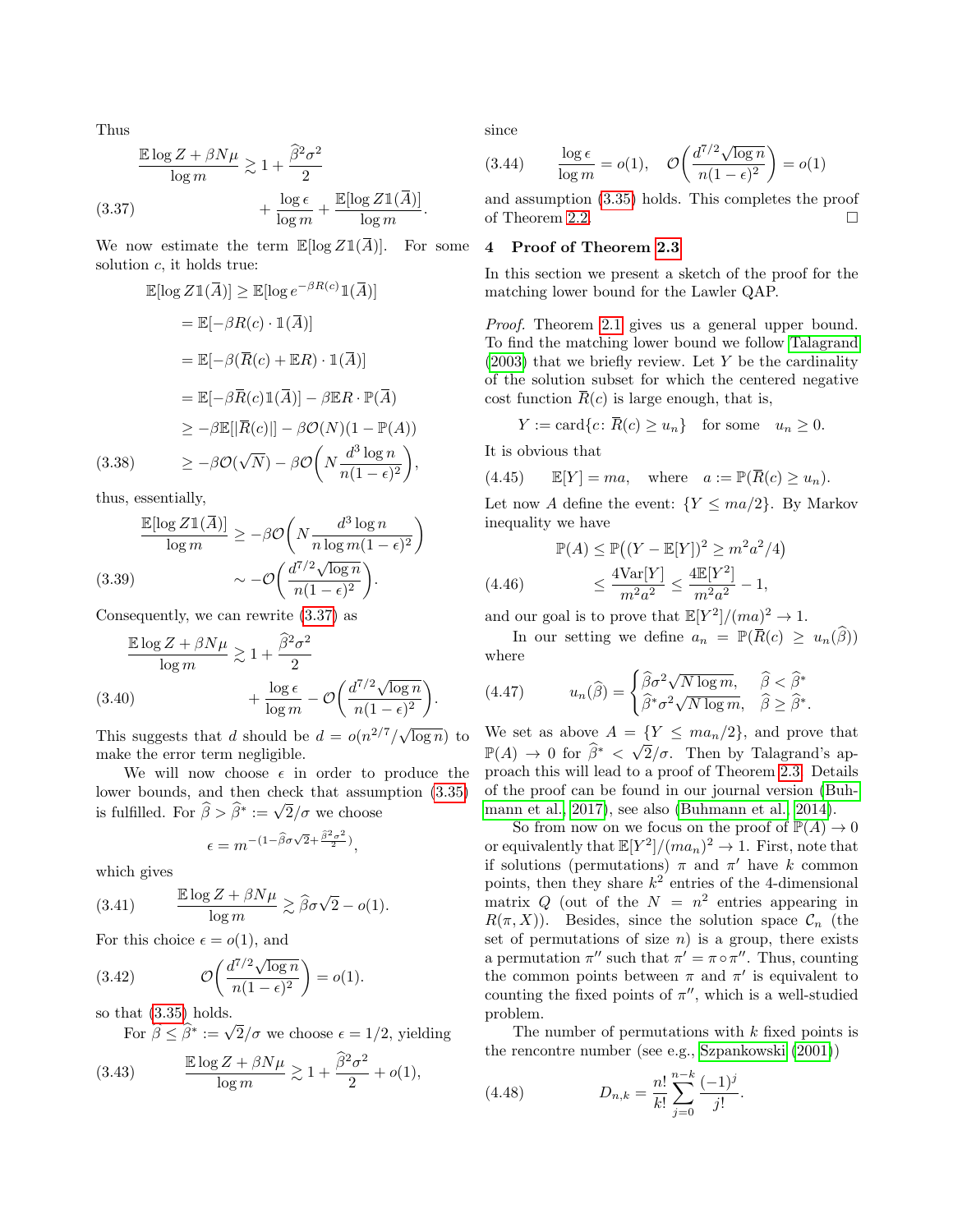Therefore, the number of ordered pairs of permutations [\(4.53\)](#page-6-3) yields sharing  $k$  fixed points is

(4.49) 
$$
B_{n,k} = n! D_{n,k} = \frac{n!^2}{k!} \sum_{j=0}^{n-k} \frac{(-1)^j}{j!}.
$$

<span id="page-6-0"></span>We now evaluate  $\mathbb{E}[Y^2]$  defined above. We have

$$
\mathbb{E}[Y^2] = \sum_{\pi, \pi' \in C_n} \mathbb{P}(\overline{R}(\pi, X) \ge u_n(\widehat{\beta})
$$
  
and  $\overline{R}(\pi', X) \ge u_n(\widehat{\beta})$ )  

$$
= \sum_{k=0}^N B_{n,k} \mathbb{P}(O_{n,k} + I_{n,k} \ge u_n(\widehat{\beta})
$$
  
(4.50) and  $O'_{n,k} + I_{n,k} \ge u_n(\widehat{\beta})$ ),

<span id="page-6-1"></span>where  $O_{n,k}, O'_{n,k} \sim \mathcal{N}(0, N - k^2), I_{n,k} \sim \mathcal{N}(0, k^2)$ are independent,  $I_{n,k}$  represents the sum of the entries shared by the two solutions, and  $O_{n,k}, O'_{n,k}$  the entries exclusive to one of the two. Above  $\mathcal{N}(0, \sigma^2)$  means the normal distribution with mean 0 and variance  $\sigma^2$ .

Let us now bound the probability

$$
p_{n,k}(\hat{\beta}) = \mathbb{P}(O_{n,k} + I_{n,k} \ge u_n(\hat{\beta})
$$
  
(4.51) and  $O'_{n,k} + I_{n,k} \ge u_n(\hat{\beta})$ )

that two solutions with  $k^2$  shared entries exceed the threshold  $u_n(\widehat{\beta})$ . This is exactly the probability that the two coordinates of a multivariate centered normal vector with covariance matrix  $\binom{n^2}{k^2}$ vector with covariance matrix  $\binom{n^2}{k^2} \binom{n^2}{n^2}$  exceed  $u_n(\widehat{\beta})$ .<br>Applying the results of [Savage](#page-7-19) [\(1962\)](#page-7-19) on multivariate Gaussian bounds, we get for  $k < n$ :

$$
p_{n,k} \leq \frac{\sigma^2}{2\pi u_n(\hat{\beta})^2} \sqrt{\frac{(n^2 + k^2)^3}{n^2 - k^2}} \times \exp\left(-\frac{u_n(\hat{\beta})^2}{(n^2 + k^2)\sigma^2}\right) = \frac{1}{2\pi \hat{\beta}^2 \sigma^2} \frac{1}{n^2 \log n!} \sqrt{\frac{(n^2 + k^2)^3}{n^2 - k^2}} \times \exp\left(-\hat{\beta}^2 \sigma^2 \frac{n^2 \log n!}{(n^2 + k^2)\sigma^2}\right).
$$
\n(4.52)

<span id="page-6-2"></span>For  $k = n$ , we have  $p_{n,n} = a_n$  and we know that

<span id="page-6-3"></span>
$$
a_n \sim \frac{n\sigma}{\sqrt{2\pi}u_n(\hat{\beta})} \exp\left(-\frac{u_n(\hat{\beta})^2}{2n^2\sigma^2}\right)
$$
  
(4.53) 
$$
= \frac{1}{\sqrt{2\pi \log n! \hat{\beta}\sigma}} \exp\left(-\frac{\hat{\beta}^2 \sigma^2}{2} \log n! \right).
$$

Combining equations  $(4.49)$ ,  $(4.50)$ ,  $(4.52)$  and

$$
\frac{\mathbb{E}[Y^2]}{m^2 a_n^2} \lesssim S_n = \sum_{k=0}^{n-1} \frac{1}{k!} \left( \sum_{j=0}^{n-k} \frac{(-1)^j}{j!} \right) \frac{1}{n^2} \sqrt{\frac{(n^2 + k^2)^3}{n^2 - k^2}} \times \exp\left( \left( 1 - \frac{n^2}{n^2 + k^2} \right) \widehat{\beta}^2 \sigma^2 \log n! \right) + \frac{\sqrt{2\pi \log n!} \widehat{\beta} \sigma}{n!} \exp\left( \frac{\widehat{\beta}^2 \sigma^2}{2} \log n! \right).
$$
\n(4.54)

It is obvious that the term outside of the sum will tend to 0 as long as  $\beta < \sqrt{2/\sigma}$ . Let us now address the asymptotics of

$$
S_n = \sum_{k=0}^{n-1} \frac{1}{k!} \left( \sum_{j=0}^{n-k} \frac{(-1)^j}{j!} \right) \frac{1}{n^2} \sqrt{\frac{(n^2 + k^2)^3}{n^2 - k^2}}
$$
  
(4.55) 
$$
\times \exp\left( \left( 1 - \frac{n^2}{n^2 + k^2} \right) \hat{\beta}^2 \sigma^2 \log n! \right).
$$

For that, set  $k = o(\frac{n}{\log n})$  and consider the following approximations of the above terms. First,

(4.56) 
$$
\sum_{j=0}^{n-k} \frac{(-1)^j}{j!} = \frac{1}{e} + \mathcal{O}\Big(\frac{1}{(n-k)!}\Big).
$$

Second,

(4.57) 
$$
\frac{1}{n^2} \sqrt{\frac{(n^2 + k^2)^3}{n^2 - k^2}} = 1 + \mathcal{O}\left(\frac{k^2}{n^2}\right).
$$

Eventually, (4.58)

$$
e^{\left(1-\frac{n^2}{n^2+k^2}\right)\widehat{\beta}^2\sigma^2\log n!}\sim e^{\frac{k^2}{n^2}n\log n}=1+\mathcal{O}\Big(\frac{k\log n}{n}\Big).
$$

Thus  $S_n$  becomes

$$
S_n = \sum_{k=0}^{\infty} \frac{1}{k!} \cdot \frac{1}{e} \cdot \left(1 + \mathcal{O}\left(\frac{k^2}{n^2}\right)\right) \cdot \left(\mathcal{O}\left(\frac{k \log n}{n}\right)\right)
$$
  
(4.59) = 1 +  $\mathcal{O}\left(\frac{1}{n^{\epsilon}}\right)$ ,  
provided that  $k = \frac{n^{1-\epsilon}}{\log n}$ .  
In summary,

$$
\frac{\mathbb{E}[Y^2]}{m^2 a_n^2} \to 1
$$

and

(4.61) 
$$
\mathbb{P}(A) \le \frac{4\text{Var}[Y]}{m^2 a_n^2} = \frac{\mathbb{E}[Y^2] - m^2 a_n^2}{m^2 a_n^2} \to 0,
$$

as needed.  $\hfill \square$